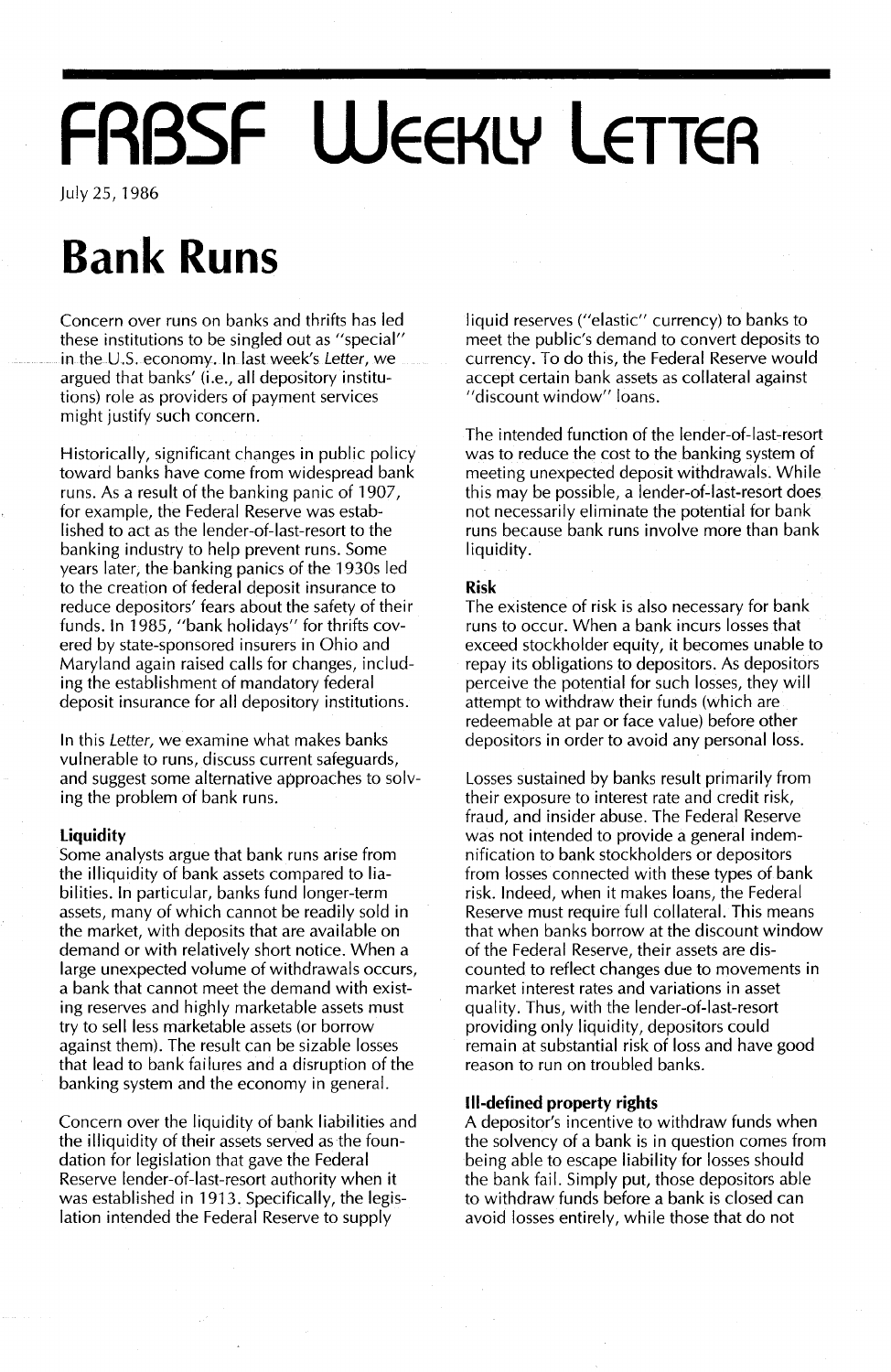## **FRBSF**

withdraw in time bear a greater than proportional share of the losses. This uncertainty over individual liability represents a problem of poorly defined property rights. In effect, depositors who withdraw "early" take property away from other depositors.

Economists have long argued that whenever property rights are not well-defined, private markets fail to operate efficiently. It follows then that public policy measures that remove the ambiguities regarding property rights can enhance efficiency. In the case of bank runs, this means removing the uncertainty about who will be liable for the losses of an insolvent bank.

#### **Deposit insurance**

Uncertainty over depositor liability was virtually eliminated with the institution of federal deposit insurance in the 1930s despite limits on coverage. The temporary deposit insurance plan enacted in 1933 provided for insurance coverage of up to \$2,500, and deposit coverage also was limited in the 1935 legislation that authorized a permanent federal deposit insurance system.

Even with limited coverage, deposit insurance was effective because, as Friedman and Schwartz have argued in their Monetary History of the U.S., deposit insurance was intended to be much broader than what was implied by the statutes. This view is consistent with how deposit insurance actually has been administered. Throughout most of its 50-plus year history, federal deposit insurance gave virtually all depositors de facto coverage. With little or no uncertainty regarding liability, depositors have had little reason to run.

The stability of the banking system since the 1930s attests to the ability of deposit insurance to prevent runs. In recent years, federal deposit insurance is widely credited with keeping confidence in the banking system, even though close to 500 banks and savings and loans have failed since 1980. Events in Ohio and Maryland in 1985 highlighted the effectiveness of federal deposit insurance. Federally insured institutions were completely insulated from the turmoil created by the failure of thrifts covered by insurance systems chartered by those two states.

#### **No panacea**

Even though the federal deposit insurance system has been successful in preventing runs, the Federal Deposit Insurance Corporation (FDIC) briefly pursued a policy of not covering losses for depositors with balances that exceeded the statutory maximum (currently \$100,000). This policy was reflected in the experimental "modified payout plan" designed to put large depositors at risk. The plan was initiated in early 1984 and effectively terminated in May of that year in the wake of the Continental Illinois Bank crisis.

In attempting to increase the risk of loss to some depositors, the FDIC was exploring one way to cope with the complication that deposit insurance's success has created problems of its own. In particular, insurance has removed the incentive for depositors to monitor the "prudence" of banking institutions, and thereby eroded the market discipline that would otherwise constrain the risk-taking behavior of banks.

Moreover, under the federal deposit insurance system as it has been administered, banks pay the same insurance premium rates regardless of the riskiness of their portfolios. This gives banks an incentive to take on more risk than they would in the absence of insurance. The cost of this excess risk-taking is borne most immediately by the deposit insurance funds, and ultimately by the general taxpaying public. Thus, deposit insurance, in solving the bank run problem by eliminating depositor liability, creates a distortion by shifting the liability to the insurance fund and the public.

While the potential distortions to risk-taking are widely recognized, increasing risk to large depositors and the other so-called "market discipline" approaches (including co-insurance) do not appear to be acceptable policy options. Regulators are concerned that shifting risk to depositors when banks still finance a sizable portion of their assets with liquid deposits will only reintroduce the problem of bank runs.

#### **Another perspective**

The problem of bank runs and the incentive for excessive risk-taking both result from poorly defined property rights. Thus, both problems could be solved simultaneously by clearly defi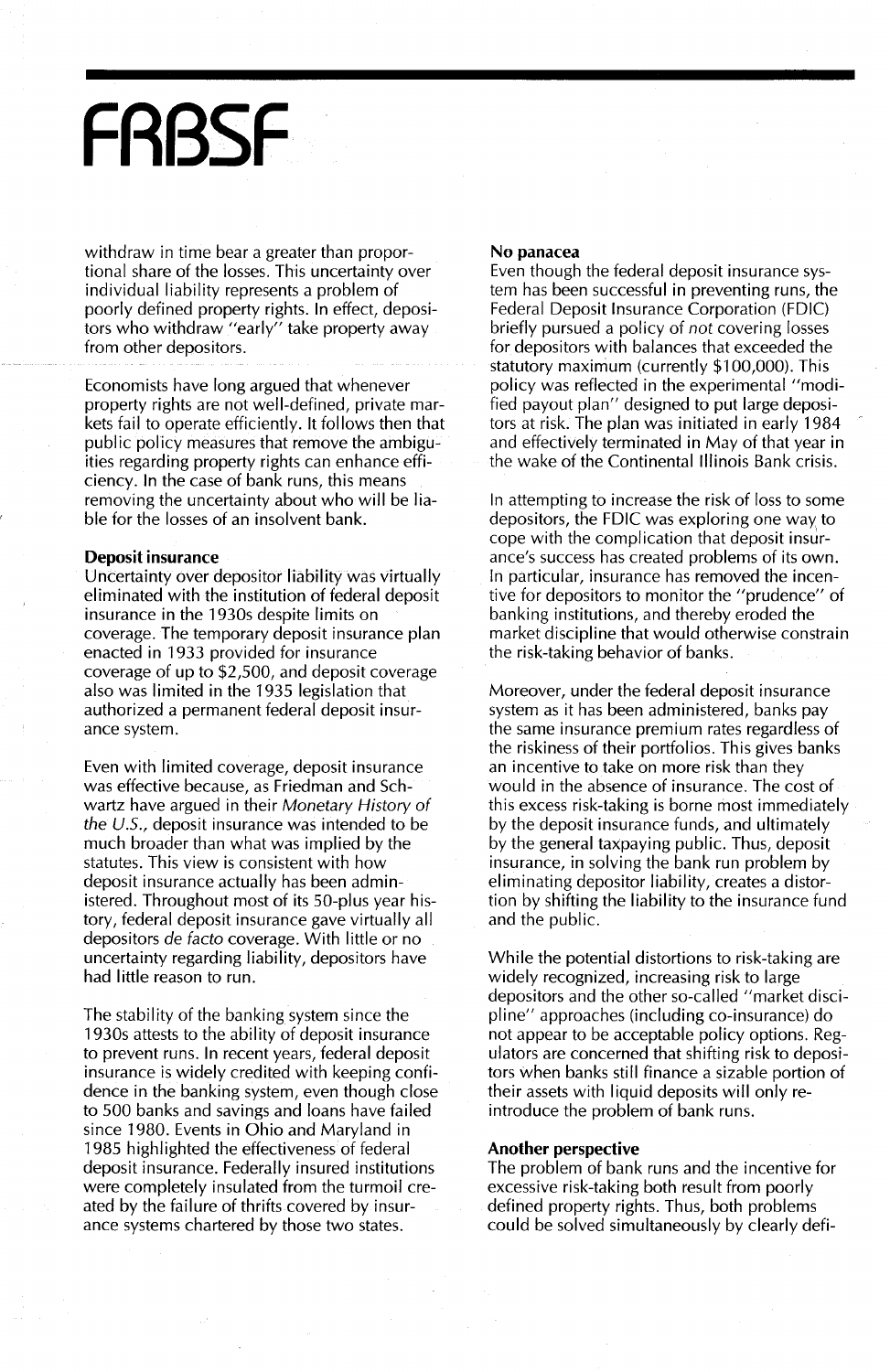ning property rights in the event of a bank insolvency. One way to define property rights would be to keep depositors from escaping their share of bank losses by being the first to withdraw. To do this, the liability connected with liquid deposits would have to be extended for some period beyond the time of withdrawal. That is, both present and certain past depositors of an individual bank would be kept at risk in the event the bank failed. With the threat of an expost levy, a depositor would view his losses as independent of his decision to withdraw funds and thus would have no reason to run.

As a practical matter, a working definition of when a depositor's liability ended  $-$  that is, what constitutes a past depositor  $-$  would have to be devised. Also, a government agency might be required to enforce the ex post levies on depositors. However, federal deposit insurance, with its undesirable side effects on risk-taking, would not be necessary. With well-defined property rights, depositors would demand higher interest rates from riskier banks and thus impose a check on bank risk-taking.

Enforcing depositor liability for losses might be difficult because of operational or, what is more likely, political complications. If so, a second solution to the property rights problem would be to shift the liability for losses to equity holders of banks. In other words, bank owners would have to bear all the losses. If this could be accomplished, depositors would be protected just as they are with full deposit insurance. Yet, since bank equity holders would bear all potential losses, they would have no incentive to take excessive risks.

Under the current regulatory and legal framework, bank stockholders bear all losses only if regulators close a troubled institution before its net worth, measured on a market value basis, falls below zero. Historically, regulatory agencies have tended to give problem institutions an opportunity to regain their financial health and have defined bank solvency in terms of book value. Together, these practices more or less

ensure that, when an institution is finally closed. it will have negative net worth. Thus, neither depositors nor equity holders now fully bear the losses of failed banks.

For market discipline *via* equity holders to be effective, several changes would be needed. One is to give the regulatory agencies the power and incentives to close depository institutions more swiftly. Even so, it is likely that some failed banks would have negative net worth. It may also be desirable, therefore, to hold bank equity holders liable for losses exceeding their original investment. In fact, something similar to this approach was actually in effect prior to the 1930s, when stockholders of nationally chartered banks could be held liable for losses up to twice the amount of paid-in capital. Alternatively, if equity holders were held liable for all losses, they would have the incentive to close their institution before losses mounted.

#### Conclusion

Depositor runs are generally regarded as problems of bank liquidity. However, by itself, providing liquidity to banks does not eliminate the problem of runs. Banks incur losses from exposure to various types of risk, and the liquid nature of much of their funds gives a depositor the means to escape the liability for losses usually borne by a debtholder.

Federal deposit insurance has been successful in preventing runs by virtually eliminating depositor risk. But it has also created incentives for excessive risk-taking by banks. It has done so by shifting the liability for bank losses to the insurance fund and, ultimately, the taxpaying public, and away from those with close ties to the bank - its depositors and stockholders. The problem of runs could be solved without the drawbacks of the current insurance system by enforcing liabilities for losses more stringently so that depositors cannot avoid them merely by withdrawing funds, or by taking steps to make sure equity holders are held liable for all bank losses.

#### Frederick T. Furlong and Michael C. Keeley

Opinions expressed in this newsletter do not necessarily reflect the views of the management of the Federal Reserve Bank of San Francisco, or of the Board of Governors of the Federal Reserve System.

Editorial comments may be addressed to the editor (Gregory Tong) or to the author .... Free copies of Federal Reserve publications can be obtained from the Public Information Department, Federal Reserve Bank of San Francisco, P.O. Box 7702, San Francisco 94120. Phone (415) 974-2246.